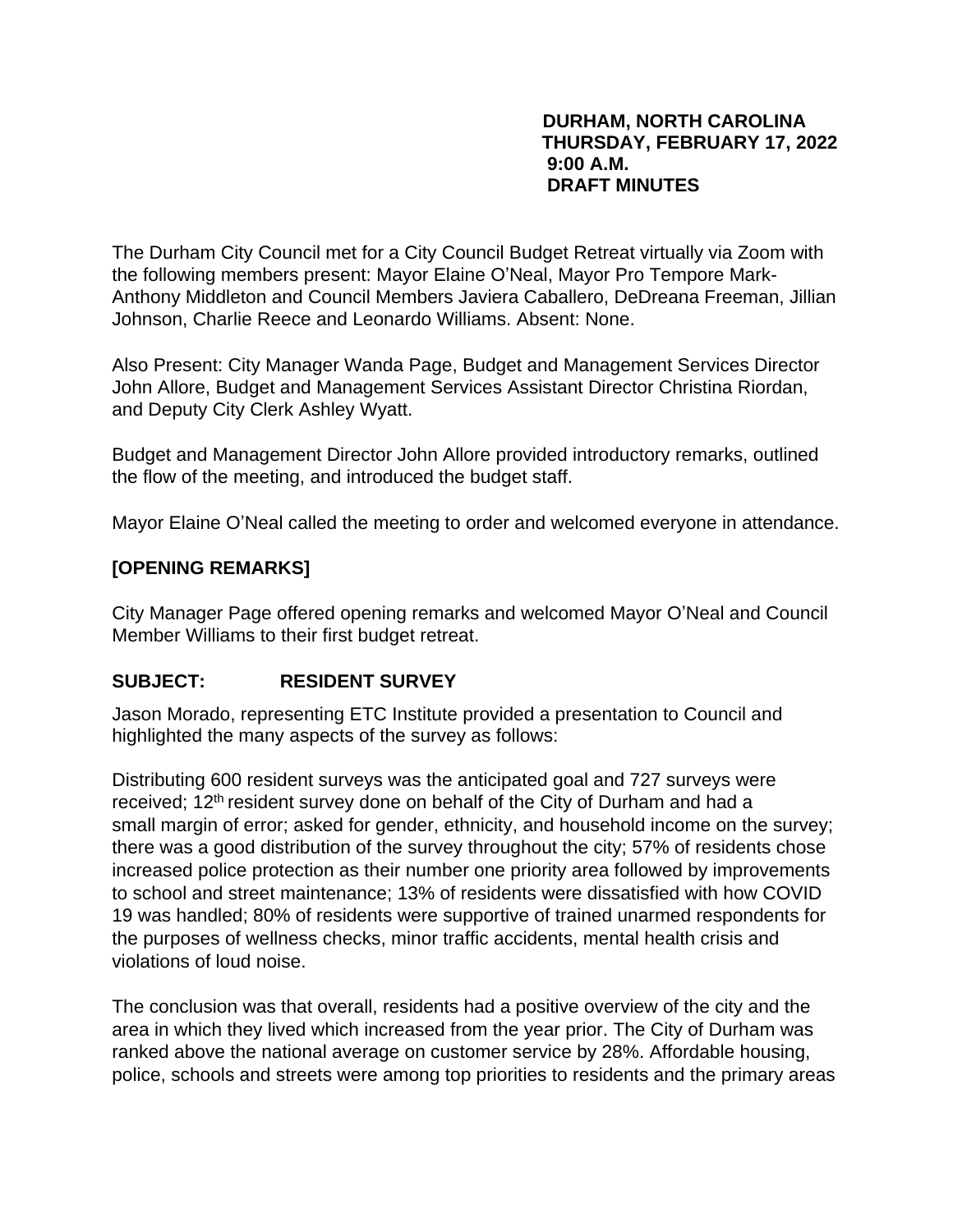of dissatisfaction were public transportation and schools which was consistent with previous years.

Council Member Williams asked when the data was collected.

Mr. Morado stated that the data had been collected in December 2021.

Council Member Johnson asked if any there had been any trends or disparities between race and ethnicities as it pertained to overall quality of life.

Mr. Morado stated that the data needed a more comprehensive and robust analysis for this assessment.

Council Member Caballero asked if the information was being communicated to the County since some of the services such as schools overlapped between City and County.

Mr. Allore stated that the County utilized a separate survey.

Mr. Morado confirmed that Durham County was going to receive their own results.

City Manager Page advised that she and County leadership met regularly and that she would ensure they received the City's data.

Mayor O'Neal stated that the presentation had been very informative.

Council Member Johnson asked if there was going to be an opportunity to discuss the information more after reviewing the entire survey results.

Director Allore suggested asking any questions to Mr. Morado while he was available at the meeting.

Council Member Johnson stated that she preferred to discuss further after receiving the deeper analysis and expressed surprise that there was a 6% decrease in bus service satisfaction after making bus fares free.

Council Member Reece noted that COVID-19 related disruptions likely contributed to that survey result.

Mayor Pro Tempore Middleton referenced safety concerns over violent incidents on buses and at the bus station as another possibility for that particular survey result.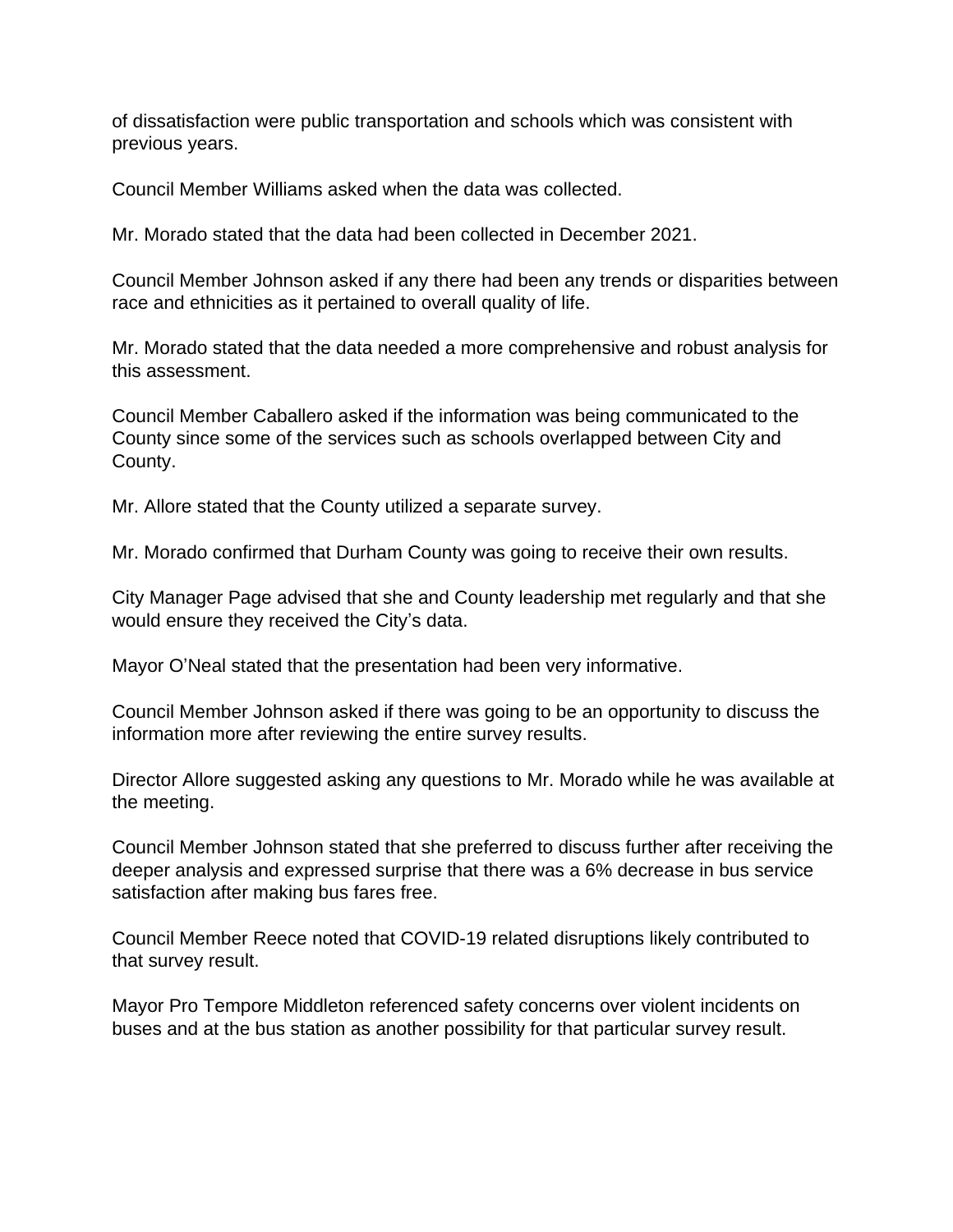City Manager Page recognized Acting Director of Finance David Hickman for his services with the City of Durham and congratulated him on his upcoming retirement.

# **SUBJECT: STRATEGIC PLAN UPDATE**

Andrew Holland, Assistant Director for the Office of Performance and Innovation Division of BMS and Sherry Metcalf Strategic and Performance Manager provided a presentation to Council and highlighted the following:

OPI worked with city departments to collect data to enhance programs and services; outlined what the strategic plan was and the City of Durham's long term vision; described how they helped set priorities based on various information; incorporating the Language Access Plan and described the average 5-year timeline for the Strategic Plan Refresh.

Council Member Johnson asked if Council would be sent a snapshot of what the goals were in order to share with the community.

Ms. Metcalfe stated that she would be sending a brief snapshot over to Council regarding the 5 goals of the City's Strategic Plan.

Council Member Caballero requested a presentation on the Language Access Plan at a future Work Session and appreciated the work of staff on the item.

Mayor Pro Tempore Middleton also requested more information from the Office of Economic and Workforce Development as it pertained to the Srategic Plan, since it was such an important piece on closing the gap on the 'two Durham' narrative.

Council Member Freeman thanked staff for their hard work and they had been addressing large issues.

Council Member Williams also thanked staff and stated that he enjoyed working with them.

# **SUBJECT: ECONOMIC UPDATE**

Dr. Michael Walden of NC State University provided an extensive presentation to Council and spoke to the following:

How the nation was recovering from COVID-19; various economic challenges; how certain public policies such as stay at home orders and closing certain sectors like restaurants, had on the economy; economic activity at one point fell by 10%; Durham had been recovering and was close to pre pandemic levels; federal assistance; the need for teleworking and high speed internet; historical knowledge of previous recessions and pandemics in the nation; and that the